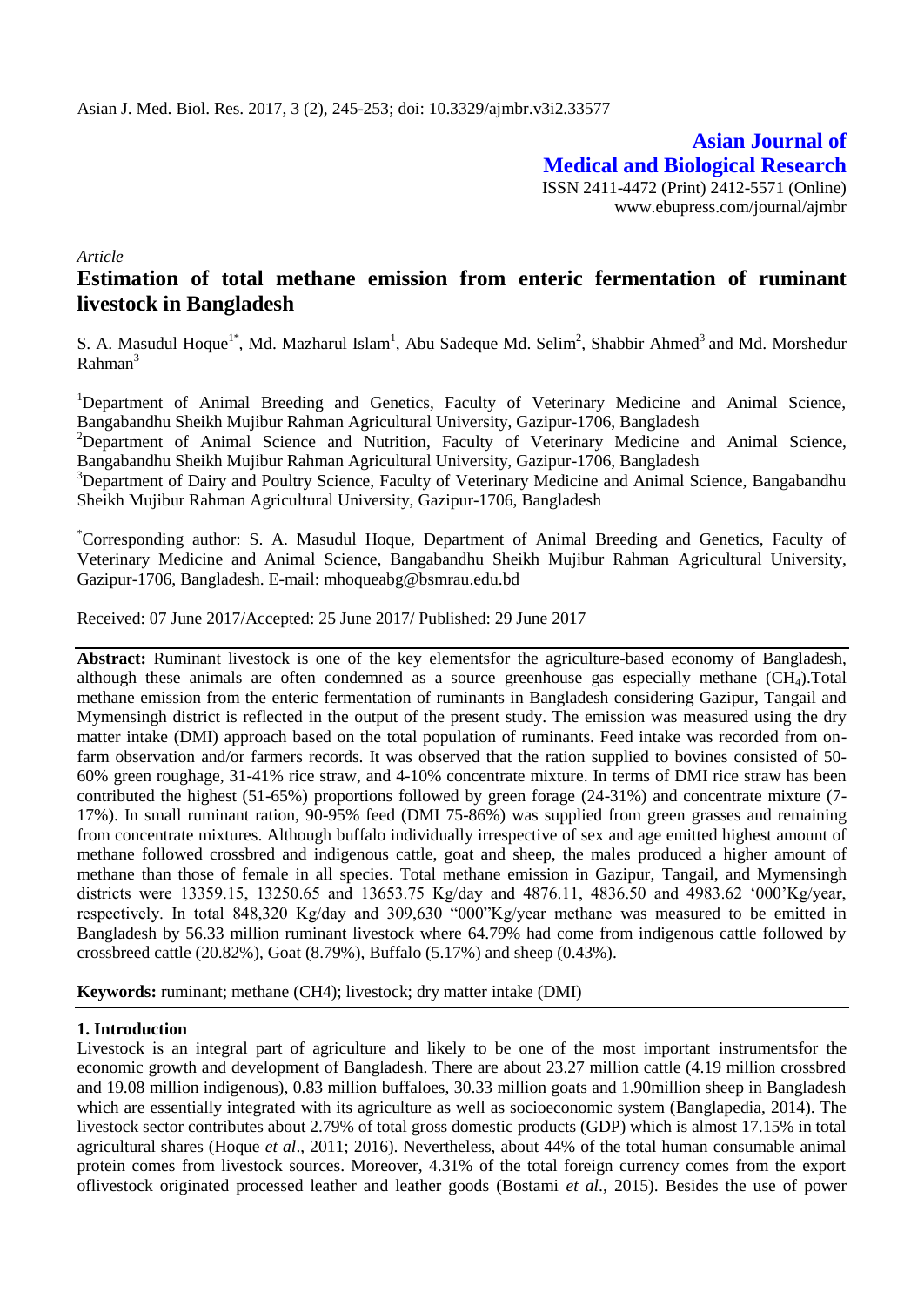tillers and tractors in crop cultivation, 30 percent of the total tillage is operated by livestock. Furthermore, about 20 percent of the total human population is directly and 50 percent is partially dependent on livestock sector (DLS, 2016). Despite the contribution, livestock, particularly the ruminants are one of the important sources of methane emission on a global scale. According to Singhal *et al*. (2005), the enteric fermentation of livestock contributes the highest proportion (59%) of greenhouse gas (GHG) emitted from agriculture followed by rice cultivation (23%), manure management (5%), burning of agricultural crop residue (1%) and soils (12%). However, the anaerobic rumen acts as thestorehouse of feeds as well asa fermentation chamber in the ruminant stomach. Fermentation of carbohydrates generates free hydrogen, which is utilized by the methanogenic bacteria (like *Methanobrevibacter ruminantium* and *Methanomicrobium mobile*) in order to reduce carbon dioxide and emits methane (Singh and Mohini, 1999). The bacteria in the rumen and the methanogens with their symbiotic association increase the digestion and total microbial production. In general, about 8-12%loss of total dietary energy occurs due to the formation of methane (Blaxter, 1965). Methane production in ruminants depends on the quality, quantity, and digestibility of feed as well as the type of animal concerned. They are capable of utilizing lower quality forages and crop residues, especially rice straw and weeds fromcropland. These lowquality feeds incur low digestibility and significantly contribute to producinghigh quantities of methane. Various attempts have been made to estimate the methane emission from livestock in India (Mohini and Singh, 2001; Garg and Shukla, 2002; Gupta, 2003), in Australia (Kurihara *et al*., 1999), in New Zealand (Lassey, 2007), USA (Johnson and Johnson, 1995) and so on. Although a study on estimation of greenhouse gas emission from the livestock sector of Bangladesh was conducted (Jahan and Azad, 2013), the contribution of ruminants to the total production of methane in Bangladesh is not measured completely. Therefore, it is important to focus on the emission of methane by enteric fermentation of the ruminants in Bangladesh. It is also important for the better management of agricultural inputs. Keeping the aforesaid reality in mind the present study was attempted to estimate the total methane emission from different categories of ruminant animals (Cattle, Buffalo, Goat, and Sheep) fed on different types of feeds in Gazipur, Mymensingh,Tangail District as well as Bangladesh.

#### **2. Materials and Methods**

The body weight, feed intake, DMI, and methane production of different animal are solely dependent on sex, age, breed, variety, feedstuffs, feeding management, etc. The feeding management and availability of feeds vary among different areas. Dairy animals are generally fed athigher plane of nutrition than non-dairy animals. Only 70% of the total population of young animals of cattle and buffaloes (in the age group of 0.5-1.0yr) was considered for methane emission, as methane is not produced in young calves (0-3months) due to the nonfunctioning other men. Kids and lambs (0-2 months old) were also taken as non-methane producing animals. However, the total population of other categories of livestock was taken for methane estimation.

#### **2.1. Identification and categorization of livestock species**

Different types of the animal were categorized according to species; age and type of productivity are summarized in the Table 1.

## **2.2. Estimation of livestock population**

The total number of animals in the different category was recorded from the Upazila Livestock Officer (ULO) and District Livestock Officer"s (DLO) office of the respective district. The livestock population of Bangladesh was cited from DLS official website (DLS, 2016), Banglapedia (2014) and Bangladesh Bureau of Statistics (BBS, 2013).

#### **2.3. Estimation of live weight**

Live weight of different categories of animals in the selected areas was estimated at farmer's house using Sheaffer's formula (Khan *et al.*, 2003) as Live weight (lbs) =  $G2 \times L/300$ , where, G= Heart girth (inch) and L= length of animals (inch). The weight in lbs was converted into kg dividing by a factor 2.22.

#### **2.4. Estimation of dry matter intake (DMI)**

Feed intake in terms of Kg DMI/head/day was estimated. Initially, the fresh feed intake (Kg) was estimated by surveying directly from farmer's house of selected areas. The DMI will be calculated using the data according to Ranjan (1997) and Jain *et al*. (1996) considering the DM (%) of straw, green forage and concentrate mixture are 85, 28 and 85, respectively.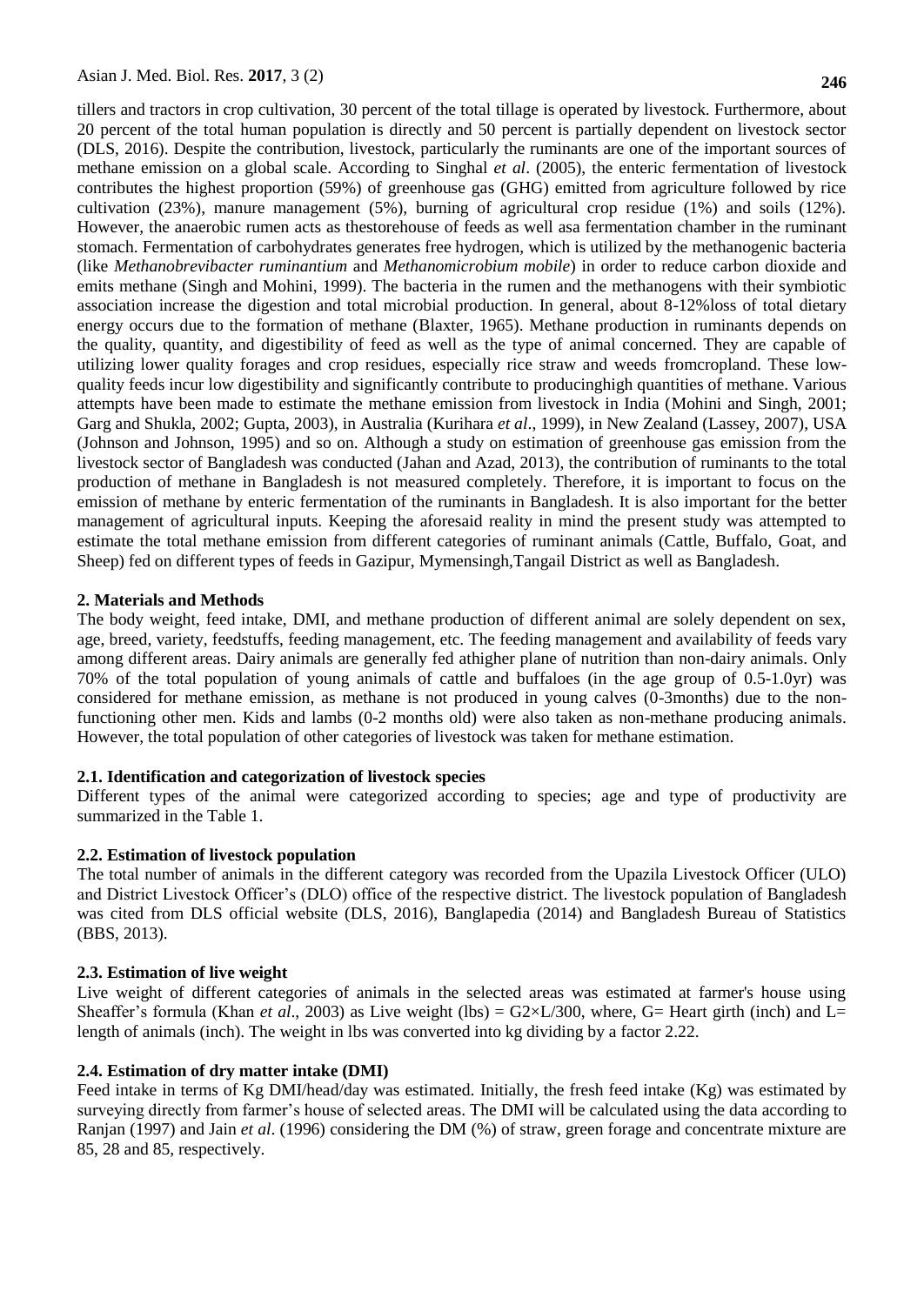## **2.5. Estimation of methane emission**

Methane conversion factor recorded in numerous feeding experiments, conducted in different laboratories will be taken into consideration. The average value of methane conversion factor [in g CH4/(kg DMI/100 Kg live weight)] for a particular category of the animal was utilized for the calculation of total methane emission from that category of livestock. The methane emission factors (MCF) for all calves, bull calf, bull and bullock of crossbred cattle along with both male and female buffalo of different age categories (18.4) were taken from Srivastova and Gurg (2002). For heifer calf,milking cow and dry cow of crossbred cattle the MCF (19.26) was taken from Singh (1999). The MCF for all categories of indigenous cattle (16.60) and goat (18.00) were used from ATI (2000). For sheep, the MCF (13.04) was elucidated from Haque and Bhar (2001). Using the MCF for different categories of livestock, the CH4 emission (g CH4/Day and Kg CH4/Year) was estimated.

# **2.6. Data analysis**

The data generated from this experiment will be entered in Microsoft Excel worksheet, organized and processed for further analysis. The analysis was performed using statistical analysis system (SAS, 2010).

# **3. Results and Discussion**

# **3.1. Livestock population in selected districts and Bangladesh**

Data on the population of different categories of livestock collected from different sources were summarized in Table 2. It was observed that the total number of crossbred cattle, indigenous cattle, buffalo, goat and sheep in Gazipur district were 65984, 300473, 13071, 477638 and 29921, respectively; in Tangail district were 65449, 298032, 12965, 473759 and 29678, respectively; in Mymensingh district were 67439, 307098, 13359, 488170 and 30581, respectively. There is a total of 56.33 million ruminant livestock in Bangladesh which accounts for 19.08 million indigenous cattle, 4.19 million crossbreed cattle, 0.83 million Buffalo, 30.33 million Goat and 1.90 million sheep.

# **3.2. Estimation of live weight and dry matter intake (DMI)**

Estimated live weight (Kg) of different categories of animals is summarized in Table 3. The fresh feed intake and DMI are compiled in Figures 1 and 2. For estimating DMI the fresh feed intake (Kg) was measured by surveying directly from farmer's house. Here, emphasis will be given to the availability of feed rather than the requirement of the animals, as methane is produced from the feed consumed during the course of its digestion. It was observed that green forages comprise about 50-60% of the total feed supplied to large bovines (cattle and buffalo) followed by rice straw (31-41%) and concentrate mixture (4-10%) (Figure 1). In terms of DMI, it was observed that rice straw contributedhighest amount (51-65%) followed by green forage (24-31%) and concentrate mixture (7-17%) (Figure 2). In the case of goat and sheep, it was observed that about 90-95% feed had come from green fodder and the remaining from concentrate mixture (Figure 1). In terms of DMI, green grasses contributed about 75-86% of total DMI (Figure 2). The results of some study on feed intake and DMI (Hossain *et al*., 2003; Baset *et al*., 2010) were also in accordance with our findings.

# **Table 1. Categorization of livestock species.**

| Cattle (Crossbred and indigenous) |                          | <b>Buffalo</b>                |                                |  |
|-----------------------------------|--------------------------|-------------------------------|--------------------------------|--|
| Male                              | Female                   | Male                          | Female                         |  |
| Calf $(<1.0 \text{ yr})$          | Calf $(<1.0 \text{ yr})$ | $Calf (\leq 1.0 yr)$          | $Calf \left( <1.0 \right)$ yr) |  |
| Bull calves (1-2yrs)              | Heifer calves (1-2yrs)   | Bull calves (1-2yrs)          | Heifer calves (1-2yrs)         |  |
| Breeding bull                     | Milking cows             | Breeding bull                 | Milking cows                   |  |
| <b>Bullocks</b>                   | Dry cows                 | <b>Bullocks</b>               | Dry cows                       |  |
|                                   | Goat                     | <b>Sheep</b>                  |                                |  |
| Male                              | <b>Female</b>            | Male                          | Female                         |  |
| Kid $(\langle 1 \text{ yr})$      | Kid $(\leq 1$ yr)        | Lamb $(\langle 1 \text{ yr})$ | Lamb $(\leq 1$ yr)             |  |
| Buck $(1-3 \text{ yrs})$          | Doe $(1-3 \text{ yrs})$  | $Ram(1-3 yrs)$                | Ewe $(1-3$ yrs)                |  |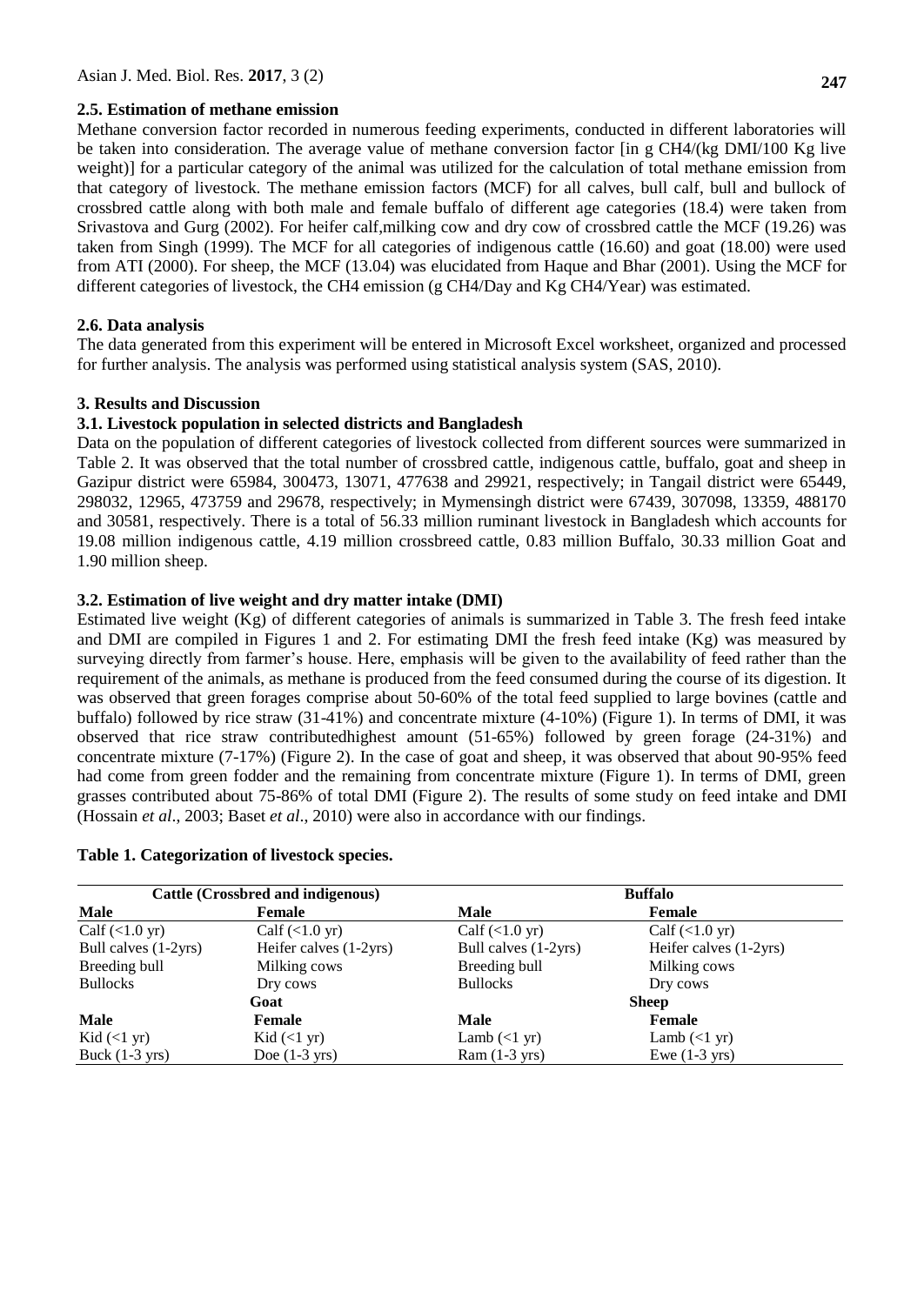| <b>Species</b> | <b>Sex</b>                                                                    | Age/Type                        | <b>Bangladesh</b><br>(Million) | <b>Gazipur</b><br>(No.)                                                                                                                                                                                                                              | <b>Tangail</b><br>(No.) | <b>Mymensingh</b><br>(No.) |
|----------------|-------------------------------------------------------------------------------|---------------------------------|--------------------------------|------------------------------------------------------------------------------------------------------------------------------------------------------------------------------------------------------------------------------------------------------|-------------------------|----------------------------|
| Cattle         | Male                                                                          | Calf $(\langle 1.0 \text{ yr})$ | 0.39                           | 6142                                                                                                                                                                                                                                                 | 6092                    | 6277                       |
| (Crossbred)    |                                                                               | Bull calves (1-2 yrs)           | 0.34                           | 5354                                                                                                                                                                                                                                                 | 5311                    | 5472                       |
|                |                                                                               | Breeding bull                   | 0.29                           | 4567                                                                                                                                                                                                                                                 | 4530                    | 4668                       |
|                |                                                                               | <b>Bullocks</b>                 | 0.85                           | 13386                                                                                                                                                                                                                                                | 13277                   | 13681                      |
|                |                                                                               | Total                           | 1.87                           | 29449                                                                                                                                                                                                                                                | 29210                   | 30098                      |
|                | Female                                                                        | Calf $(<1.0 \text{ yr})$        | 0.41                           | 6457                                                                                                                                                                                                                                                 | 6404                    | 6599                       |
|                |                                                                               | Heifer calves (1-2 yrs)         | 0.37                           | 5827                                                                                                                                                                                                                                                 | 5779                    | 5955                       |
|                |                                                                               | Milking cows                    | 0.81                           | 12756                                                                                                                                                                                                                                                | 12652                   | 13037                      |
|                |                                                                               | Dry cows                        | 0.73                           | 11496                                                                                                                                                                                                                                                | 11403                   | 11750                      |
|                |                                                                               | Total                           | 2.32                           | 36535                                                                                                                                                                                                                                                | 36239                   | 37341                      |
| Cattle         | Male                                                                          | Calf $(<1.0 \text{ yr})$        | 2.11                           | 33228                                                                                                                                                                                                                                                | 32958                   | 33961                      |
| (Indigenous)   |                                                                               | Bull calves (1-2 yrs)           | 1.6                            | 25197                                                                                                                                                                                                                                                | 24992                   | 25752                      |
|                |                                                                               | Breeding bull                   | 0.89                           | 14016                                                                                                                                                                                                                                                | 13902                   | 14325                      |
|                |                                                                               | <b>Bullocks</b>                 | 3.85                           | 60630                                                                                                                                                                                                                                                | 60137                   | 61967                      |
|                |                                                                               |                                 | 8.45                           | 133071                                                                                                                                                                                                                                               | 131990                  | 136005                     |
|                | Female                                                                        | Calf $(<1.0 \text{ yr})$        | 2.18                           | 34331                                                                                                                                                                                                                                                | 34052                   | 35088                      |
|                |                                                                               | Heifer calves (1-2 yrs)         | 1.74                           | 27402                                                                                                                                                                                                                                                | 27179                   | 28006                      |
|                |                                                                               | Milking cows                    | 4.32                           |                                                                                                                                                                                                                                                      |                         | 69532                      |
|                |                                                                               | Dry cows                        | 2.39                           |                                                                                                                                                                                                                                                      |                         | 38468                      |
|                |                                                                               |                                 | 10.63                          |                                                                                                                                                                                                                                                      |                         | 171093                     |
| <b>Buffalo</b> |                                                                               | Calf $(<1.0$ yr)                | 0.09                           |                                                                                                                                                                                                                                                      |                         | 1449                       |
|                |                                                                               | Bull calves (1-2 yrs)           | 0.07                           |                                                                                                                                                                                                                                                      |                         | 1127                       |
|                | Total<br>Total<br>Male<br>Total<br>Female<br>Total<br>Male<br>Total<br>Female | Breeding bull                   | 0.03                           |                                                                                                                                                                                                                                                      |                         | 483                        |
|                |                                                                               | <b>Bullocks</b>                 | 0.05                           |                                                                                                                                                                                                                                                      |                         | 805                        |
|                |                                                                               |                                 | 0.24                           |                                                                                                                                                                                                                                                      |                         | 3863                       |
|                |                                                                               | Calf $(<1.0 \text{ yr})$        | 0.11                           |                                                                                                                                                                                                                                                      |                         | 1770                       |
|                |                                                                               | Heifer calves (1-2 yrs)         | 0.09                           | 68031<br>67479<br>37638<br>37332<br>167402<br>166042<br>1406<br>1417<br>1102<br>1093<br>472<br>469<br>787<br>781<br>3780<br>3749<br>1732<br>1718<br>1406<br>1417<br>3307<br>3280<br>2835<br>2812<br>9216<br>9291<br>71811<br>71228<br>56220<br>55764 |                         | 1449                       |
|                |                                                                               | Milking cows                    | 0.21                           |                                                                                                                                                                                                                                                      |                         | 3380                       |
|                |                                                                               | Dry cows                        | 0.18                           |                                                                                                                                                                                                                                                      |                         | 2897                       |
|                |                                                                               |                                 | 0.59                           |                                                                                                                                                                                                                                                      |                         | 9496                       |
| Goat           |                                                                               | Kid $(<1$ yr)                   | 4.56                           |                                                                                                                                                                                                                                                      |                         | 73394                      |
|                |                                                                               | Buck $(1-2$ yrs)                | 3.57                           |                                                                                                                                                                                                                                                      |                         | 57460                      |
|                |                                                                               | Buck $(>2$ yrs)                 | 4.03                           | 63465                                                                                                                                                                                                                                                | 62949                   | 64864                      |
|                |                                                                               |                                 | 12.16                          | 191496                                                                                                                                                                                                                                               | 189941                  | 195719                     |
|                |                                                                               | Kid $(<1$ yr)                   | 4.86                           | 76535                                                                                                                                                                                                                                                | 75914                   | 78223                      |
|                |                                                                               | Doe $(1-2$ yrs)                 | 3.87                           |                                                                                                                                                                                                                                                      |                         |                            |
|                |                                                                               | Doe $(>2$ yrs)                  | 9.44                           | 60945                                                                                                                                                                                                                                                | 60450                   | 62289<br>151939            |
|                |                                                                               | Total                           |                                | 148661                                                                                                                                                                                                                                               | 147454                  |                            |
| Sheep          | Male                                                                          | Lamb $(<1$ yr)                  | 18.17                          | 286142                                                                                                                                                                                                                                               | 283818                  | 292451                     |
|                |                                                                               |                                 | 0.31                           | 4882                                                                                                                                                                                                                                                 | 4842                    | 4990                       |
|                |                                                                               | Ram $(1-2$ yrs)                 | 0.24                           | 3780                                                                                                                                                                                                                                                 | 3749                    | 3863                       |
|                |                                                                               | Ram $(>2$ yrs)                  | 0.2                            | 3150                                                                                                                                                                                                                                                 | 3124                    | 3219                       |
|                |                                                                               | Total                           | 0.75                           | 11811                                                                                                                                                                                                                                                | 11715                   | 12071                      |
|                | Female                                                                        | Lamb $(\langle 1 \text{ yr})$   | 0.29                           | 4567                                                                                                                                                                                                                                                 | 4530                    | 4668                       |
|                |                                                                               | Ewe $(1-2$ yrs)                 | 0.25                           | 3937                                                                                                                                                                                                                                                 | 3905                    | 4024                       |
|                |                                                                               | Ewe $(>2$ yrs)                  | 0.61                           | 9606                                                                                                                                                                                                                                                 | 9528                    | 9818                       |
|                |                                                                               | Total                           | 1.15                           | 18110                                                                                                                                                                                                                                                | 17963                   | 18510                      |

**Table 2. Livestock population of different categories in selected districts and Bangladesh.**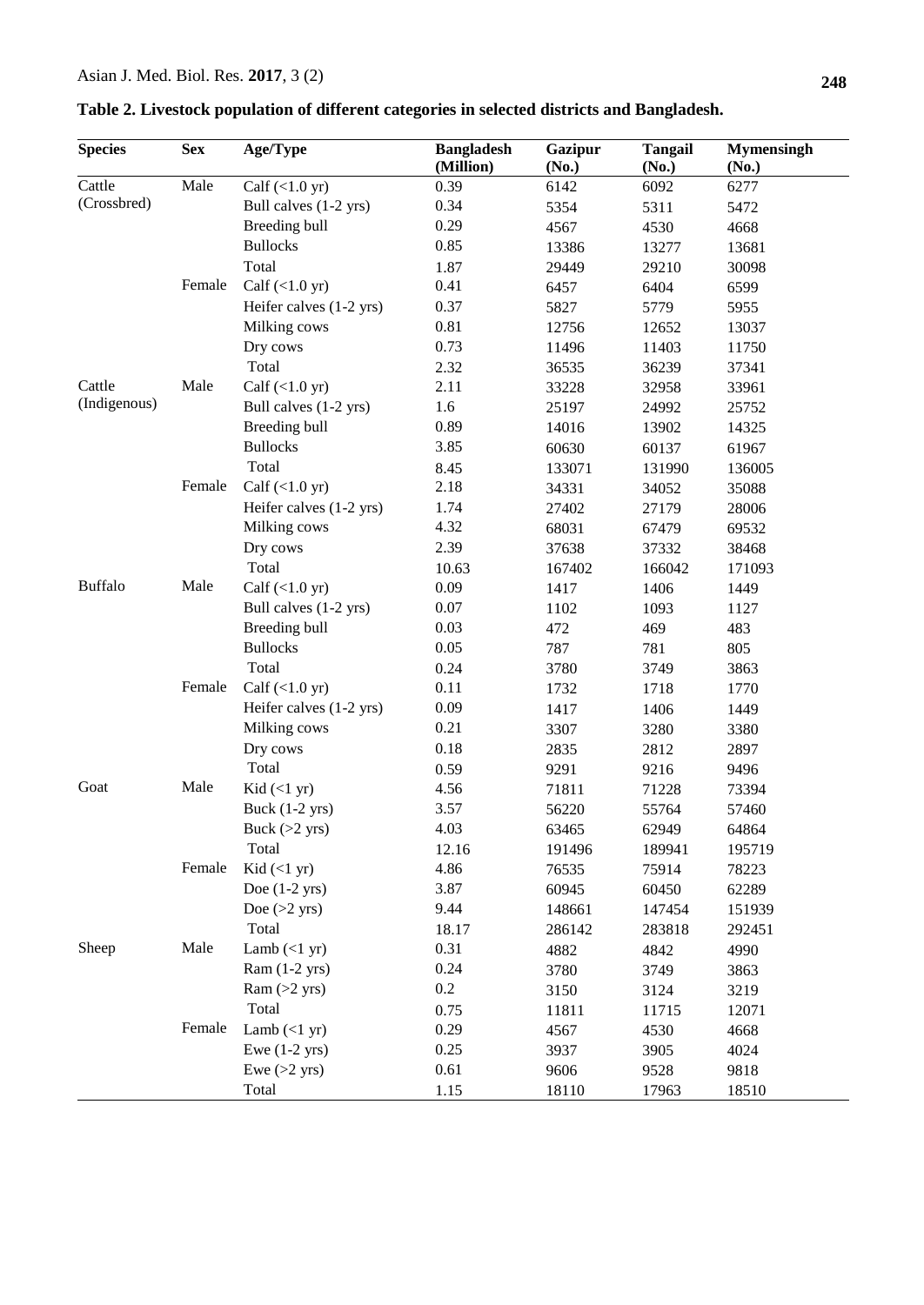### **Table 3. Live weight (Kg) of different categories of animals**

| <b>Species</b> | <b>Sex</b> | Age/Type                      | Lwt. (Kg) |
|----------------|------------|-------------------------------|-----------|
| Cattle         | Male       | Calf $(<1.0 \text{ yr})$      | 70.54     |
| (Crossbred)    |            | Bull calves (1-2 yrs)         | 151.62    |
|                |            | Breeding bull                 | 270.41    |
|                |            | <b>Bullocks</b>               | 273.87    |
|                | Female     | Calf $(<1.0 \text{ yr})$      | 74.90     |
|                |            | Heifer calves (1-2 yrs)       | 162.60    |
|                |            | Milking cows                  | 296.70    |
|                |            | Dry cows                      | 293.80    |
| Cattle         | Male       | Calf $(<1.0 \text{ yr})$      | 61.22     |
| (Indigenous)   |            | Bull calves (1-2 yrs)         | 132.45    |
|                |            | Breeding bull                 | 259.87    |
|                |            | <b>Bullocks</b>               | 261.23    |
|                | Female     | Calf $(<1.0 \text{ yr})$      | 60.23     |
|                |            | Heifer calves (1-2 yrs)       | 131.87    |
|                |            | Milking cows                  | 203.45    |
|                |            | Dry cows                      | 201.34    |
| <b>Buffalo</b> | Male       | Calf $(<1.0 \text{ yr})$      | 74.89     |
|                |            | Bull calves (1-2 yrs)         | 173.45    |
|                |            | Breeding bull                 | 476.78    |
|                |            | <b>Bullocks</b>               | 475.67    |
|                | Female     | Calf $(<1.0 \text{ yr})$      | 79.81     |
|                |            | Heifer calves (1-2 yrs)       | 175.34    |
|                |            | Milking cows                  | 404.76    |
|                |            | Dry cows                      | 398.54    |
| Goat           | Male       | Kid $(<1$ yr)                 | 7.87      |
|                |            | Buck $(1-2$ yrs)              | 12.56     |
|                |            | Buck $(>2$ yrs)               | 19.24     |
|                | Female     | Kid $(<1$ yr)                 | 7.69      |
|                |            | Doe $(1-2$ yrs)               | 13.98     |
|                |            | Doe $(>2$ yrs)                | 17.45     |
| Sheep          | Male       | Lamb $(\langle 1 \text{ yr})$ | 8.27      |
|                |            | Ram $(1-2$ yrs)               | 14.96     |
|                |            | $Ram (>2$ yrs)                | 21.59     |
|                | Female     | Lamb $(\langle 1 \text{ yr})$ | 7.91      |
|                |            | Ewe $(1-2$ yrs)               | 13.51     |
|                |            | Ewe $(>2$ yrs)                | 18.93     |
|                |            | Total                         |           |



**Figure 1. Fresh feed intake by different species of livestock.**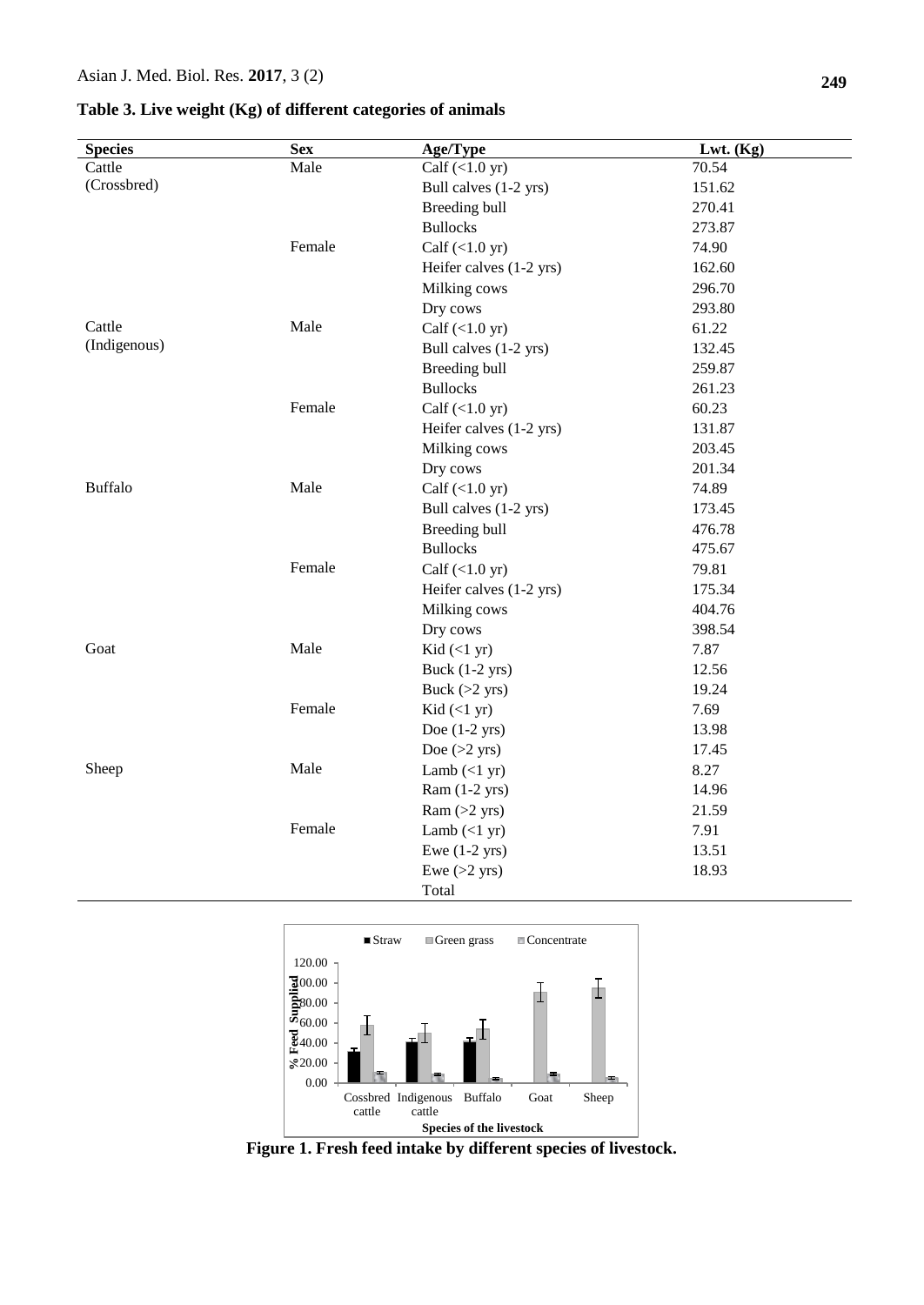

**Figure 2. Dry matter intake (DMI) by different species of livestock.**







**Figure 5 and 6. CH4 emission from male & female Bovine (Kg/Year).**



**Figure 7 and 8. CH<sup>4</sup> emission from goat and Sheep (g/Day) & (Kg/Year).**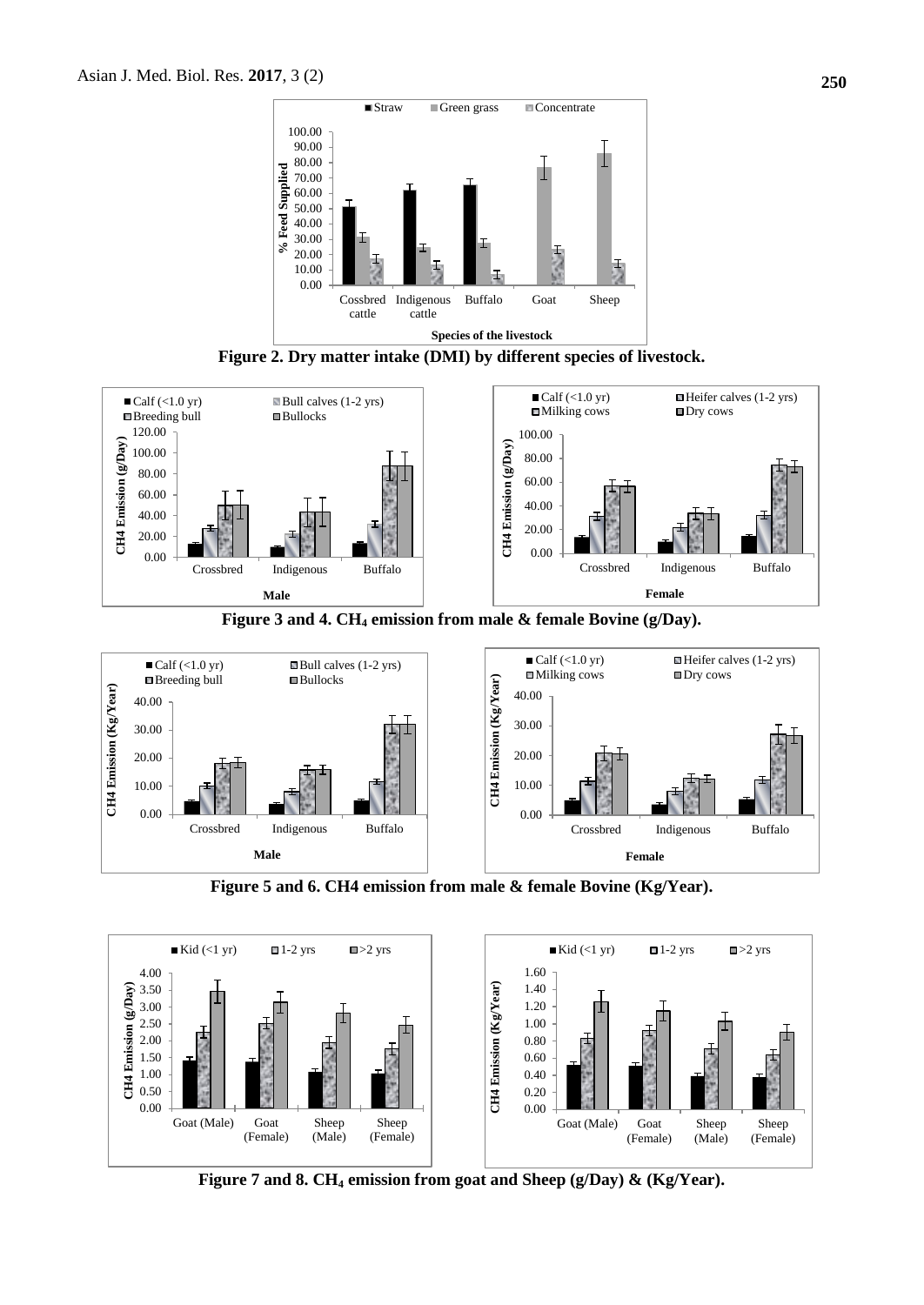

**Figure 9. The total individual contribution of CH4 emission from Different species.**



**Figure 10. Total contribution of CH4 emission from Different species in Bangladesh.**

#### **3.3. Estimation of methane emission**

The total methane emission estimated from each category of male and female bovine (Cattle and Buffalo) per day is shown in Figures 3 and 4, and per year in Figure 5 and Figure 6. Estimation of methane from sheep and goat are shown in Figure 7 (daily) and Figure 8 (yearly). The total contribution of methane emission from each species was summarized in Figure 9. Comparison between male and female, it was observed that males of all ruminant species studied here at irrespective of their age produced a higher amount of methane than those of females (Figures 3, 4, 5, 6, 7 and 8). Species wise partition revealed that a buffalo contributed the highest amount (43.33%) followed by a crossbred cattle (31.26%), an indigenous cattle (22.78%), a goat (1.48%) and a sheep (1.16%) (Figure 9). In Bangladesh, only four types of livestock are responsible for the emission of  $CH_4$  by the enteric fermentation. In the previous study, Jahan and Azad (2013) stated that the major contribution of the emission occurs from cattle which were about  $322.5 \times 10^6$  g in 1983-84 and in 2008-09 was about  $344 \times 10^6$  g. It is also mentioned in their study that the contribution of agoatto CH<sub>4</sub> emission is about  $71\times10^6$  g in 1983-84, 85.60  $\times$ 10<sup>6</sup> g in 1996 and 112 $\times$ 10<sup>6</sup> g in 2008-09. It was measured that the total emission of methane (Kg) per day in Gazipur, Tangail, and Mymensingh districts were 13359.15, 13250.65 and 13653.75, respectively, and ("000" Kg) per year were 4876.11, 4836.50 and 4983.62, respectively. In the yearly methane production, the contribution of indigenous cattle is comparatively higher (3,100,000 to 3,350,000 Kg/year), followed by crossbred cattle (1,000,000 to 1,050,000 Kg/year), goat (400,000 to 440,000 Kg/year), buffalo (250,000 to 260,000 Kg/year) and sheep (20,000 to 22,000 Kg/year). Considering the total ruminant population in Bangladesh, it was observed that total methane production in Bangladesh was 848,320 Kg/day and 309,630,000 Kg/year from 56.33 million ruminant livestock. The earlier results of methane emission from enteric fermentation in Bangladesh observed by Jahan and Azad (2013) were  $407.15 \times 10^6$  g in 1983-84, 434.98  $\times 10^6$  g in 1996 and  $502.10\times10^{6}$  g in 2008-09. An increasing pattern of methane emission over time was observed in their study. The total emission of our study is somewhat lower than the previous study, which is might be due to improved animal nutrition for animal farming in recent years. The species wise contribution was summarized in Figure 10. Considering the species-wise methane emission it was observed that 64.79% (549,610Kg/day and 200,600,000 Kg/year) of the total emission was contributed by 19.08 million indigenous cattle. The  $2<sup>nd</sup>$  highest emission (20.82%; 176,640Kg/day and 64,470,000 Kg/year) occurred from 4.19 million crossbreed cattle. Goat population (30.33 million) of Bangladesh emitted 8.79% (74,610Kg/day and 27,230,000 Kg/year) of total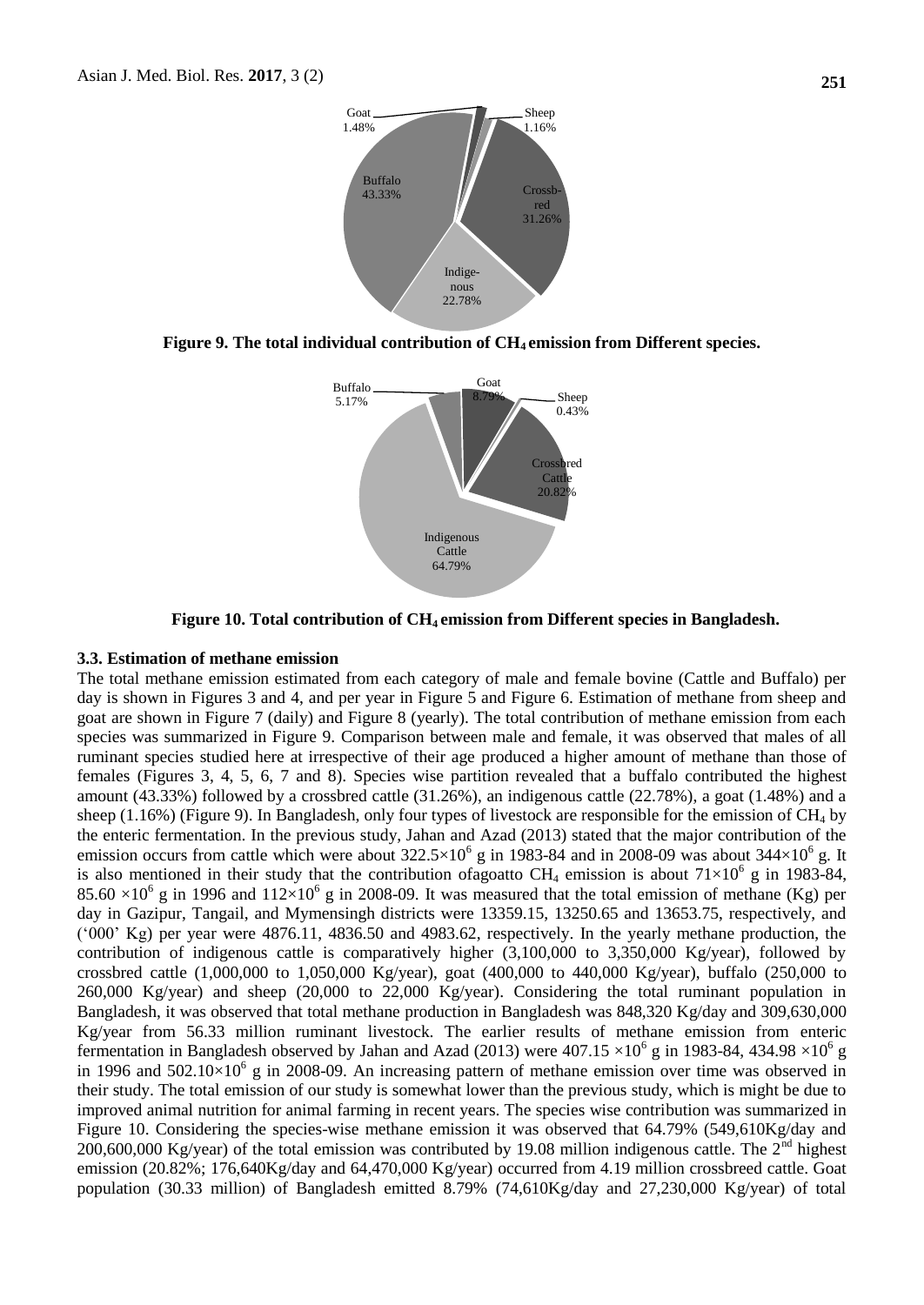methane production. The contribution of Buffalo (0.83 million) and sheep (1.90 million) were 5.17%  $(43,840\text{Kg/day}$  and  $16,010,000$  Kg/year) and only 0.43%  $(3.620\text{Kg/day}$  and  $1.320,000$  Kg/year), respectively. This study is based on the developed methane conversion factors, but furthermore accurate study, we should validate the study with direct estimation method like  $SF<sub>6</sub>$  Tracer Technique, Respiratory Chamber Techniques, *Invitro* Gas Production Technique and so on. However, the emission of methane gas from enteric fermentation in Bangladesh should be paid an attention formitigating. Methane is one of the major components ofgreenhouse gas like carbon dioxide  $(CO_2)$ . The effect of CH<sub>4</sub> is almost 23 times higher than those of the effect of CO<sub>2</sub>. Therefore, the emission of about 100 kg Methane per year for each cow is equivalent to about 2'300 kg  $CO<sub>2</sub>$  per year (Ogino *et al*., 2007). According to FAO (2013), agriculture is responsible for 18% of the total greenhouse gas emission of the world. Livestock is taking a major part of emission from agriculture. Almost 30% of the total land of the world"s land surface is now engaged by livestock for farming, feed production etc. Now a day the human population in the world is increasing, the farming for supplying meat, milk and other animal products is also increasing. Hence the production of methane is increasing day by day. Therefore, we cannot disagree that livestock farming has a major impact on climate change and global warming. We have to find out the proper mitigation policy against the emission of methane from enteric fermentation. However, to validate our present study it is recommended to use some direct measurement techniques for measuring the emission of methane from enteric fermentation of livestock.

#### **Acknowledgements**

The authors would like to thank the Research Management Committee (RMC), Bangabandhu Sheikh Mujibur Rahman Agricultural University (BSMRAU), Gazipur-1706, Bangladesh for the financial support to conduct this piece of research. The corresponding author would like to acknowledge Professor Dr.M. Abdul Karim, Department of Agronomy and Professor Dr. Md. MizanurRahman, Department of Soil Science, BSMRAU, Gazipur-1706, Bangladesh for their valuable instructions, lessons, guidance and inspiration during preparing the research proposal.

## **Conflict of interest**

None to declare.

# **References**

ATI, 2000. Effect of molasses-urea product on productivity and methane reduction of buffalo, Kankrej and crossbred cattle in Gujarat State Report, Appropriate Technology India, Ahmedabad.

Banglapedia, 2014. http://www.banglapedia.org/HT/L\_0133.htm

- Baset MA, KS Huque, NR Sarker, MM Hossain and MN Islam, 2010. Evaluation of milk urea nitrogen of dairy cows reared under different feed bases in the different seasons. J. Sci. Foun., 8: 97-110.
- BBS, 2013. Annual Report 2012-13, Bangladesh Bureau of Statistics, Parishankhyan Bhaban, E-27/A, Agargaon, Sher-e-Bangla Nagar, Dhaka-1207, Bangladesh.
- Blaxter KL, 1965. The Energy metabolism of ruminants. Hutchinson and Co Ltd. London, U.K. 332
- Bostami ABMR, ASM Selim, SAM Hoque, AKMZ Rabbi and MN Siddiqui, 2015. Effect of medicinal herb (*Emblica officinalis*) on growth performance, fecal microbiota and diarrhea prevalence in growing sheep. Int. J. Cur. Res., 7: 13720-13727.
- DLS, 2016. Department of Livestock Service, Ministry of Fisheries and Livestock, Peoples" Republic of Bangladesh. Website: http://old.dls.gov.bd/Introduction.php
- FAO, 2013. Statistical Yearbook 2013: World Food and Agriculture. Food and Agricultural Organisation, UN, Rome, Italy.
- Garg A and PR Shukla, 2002. Emission inventory of India. Tata McGraw Hill Publishing Co Ltd., New Delhi. 84.
- Gupta PK, 2003. Uncertainty reduction in methane and nitrous oxide emissions from livestock sector in India. Final report to Winrock International India, New Delhi.
- Haque N and R Bhar, 2001. Effect of supplementation of mahua seed cake with or without bromochloromethane in the roughage-based diet on methane production in sheep. Proceedings of the Animal Nutrition Conference, Abstr.No. 255, NDRI, Karnal.
- Hoque SAM, SK Kabiraj, MAMY Khandoker, A Mondal, and KMA Tareq, 2011. Effect of collection techniques on cumulus oocyte complexes (COCs) recovery, *in vitro* maturation and fertilization of goat oocytes. Afr. J. Biotech., 10: 9177-9181.